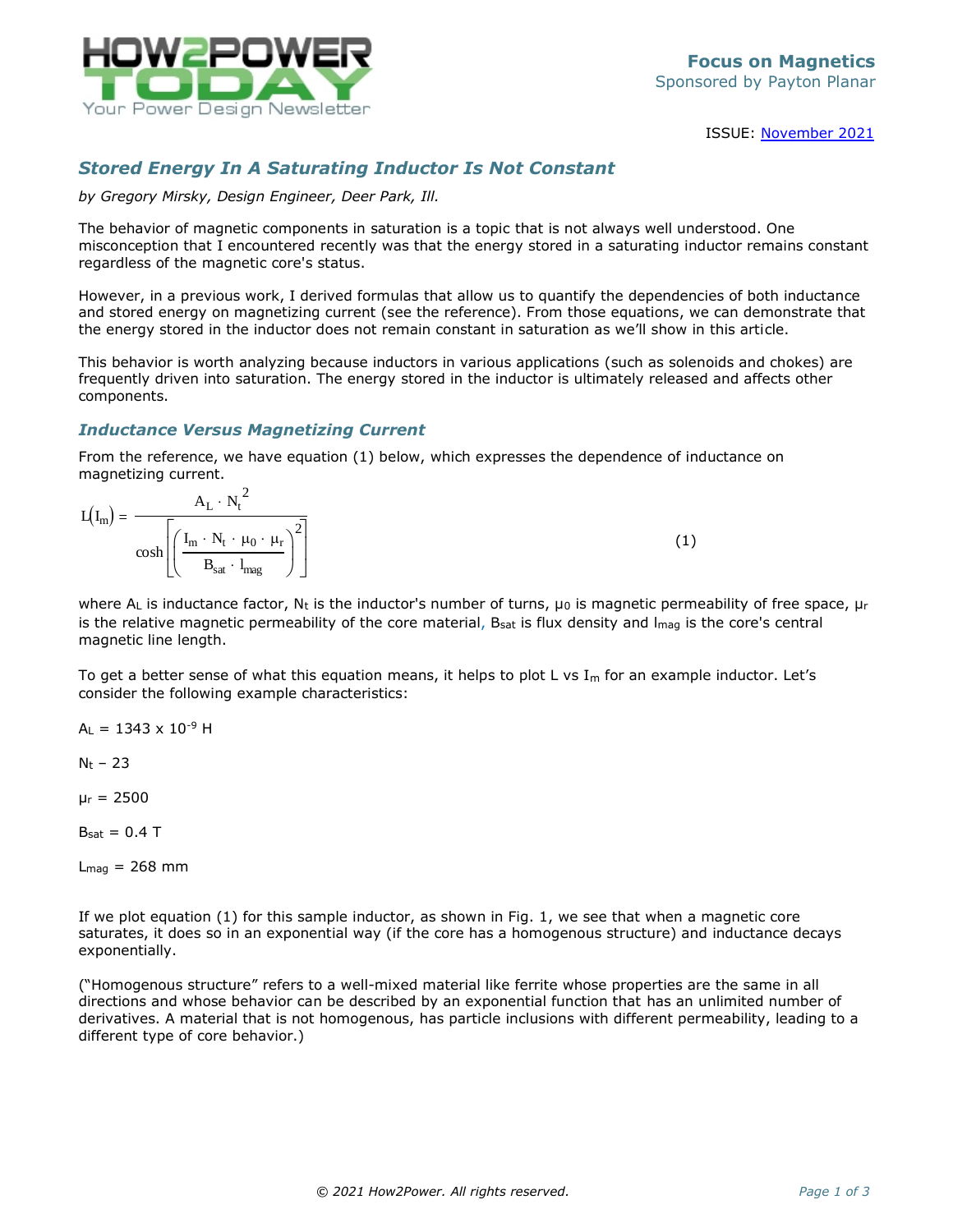



*Fig. 1. Inductance of an inductor decays exponentially with magnetizing current rise. (Inductance is plotted here in henries and current is in amps.)*

Just as a reminder, saturation occurs due to the loss of relative permeability ( $\mu$ r) in the magnetic core. We know that energy stored in the inductor is proportional to its inductance and the square of the current through the inductor. We also know that when the core saturates, inductance goes down, but current goes up. From Fig. 1, we see that the slope of the L vs. I<sub>m</sub> curve in Fig. 1 (the second derivative of the function  $L(I_m)$ ) changes its sign, somewhere in the 1.5-A to 2-A range.

Specifically, this second derivative of the inductance function is

$$
F3\left(I_m\right)=\frac{d^2}{dI_m^2}L\left(I_m\right)
$$

and if we plot this function using our example inductor values, we obtain the plot in Fig. 2, which shows the sign change noted above. This sign change implies an extreme value for stored energy. Further analysis will confirm this.



*Fig. 2. A plot of the slope derivative of equation (1), inductance as a function of magnetizing current. The sign change seen here in the portion of the curve where the inductor is saturated, suggests a peak in the stored energy that occurs during saturation.*

From the reference, we also have the following formula for energy stored in an inductor as a function of magnetizing current